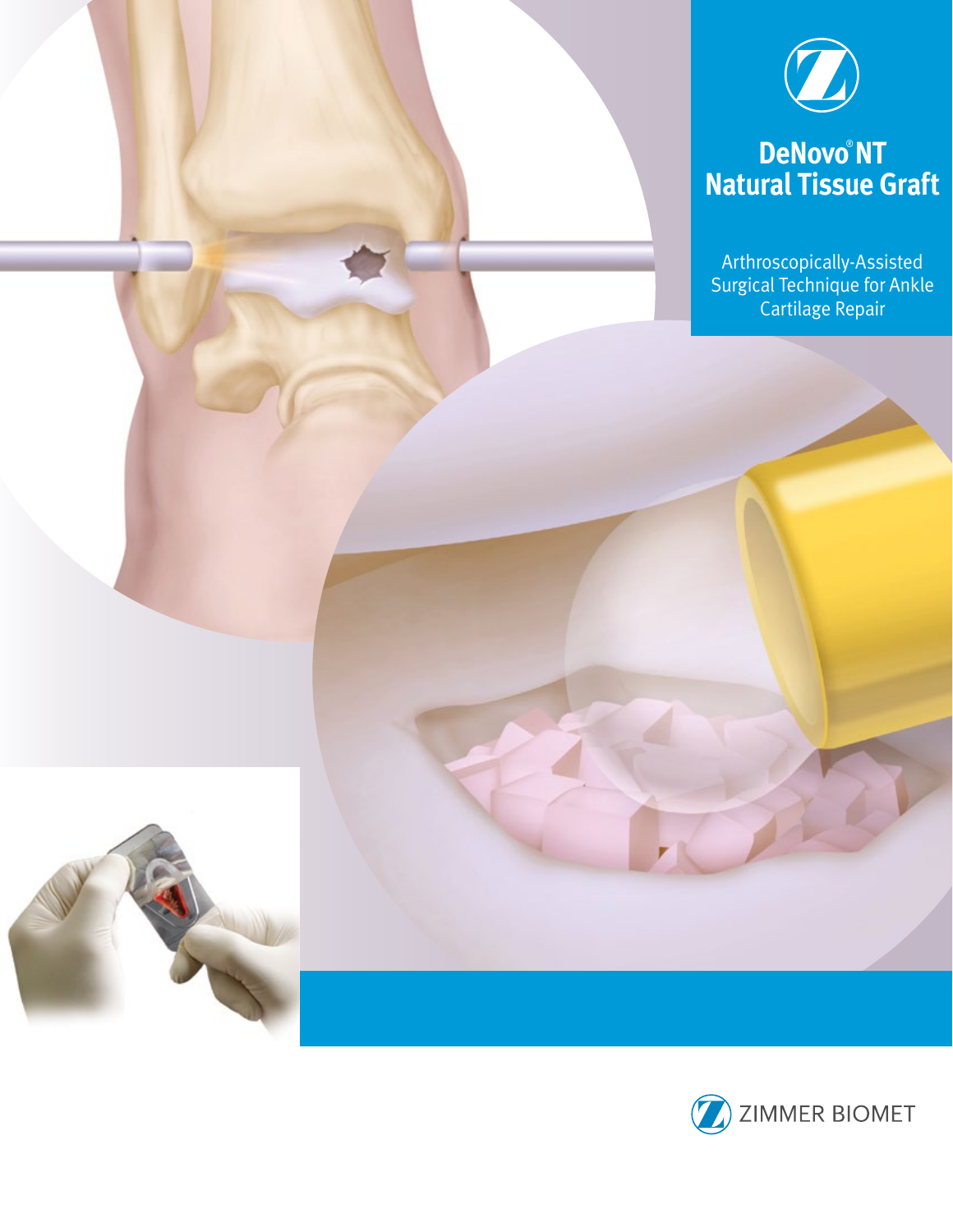### **Overview**

*DeNovo* NT Natural Tissue Graft is an off-the-shelf human tissue allograft, consisting of juvenile hyaline cartilage pieces with viable chondrocytes, and is intended for the repair of articular cartilage lesions in a single-stage procedure. The *DeNovo* NT Graft surgical technique eliminates the need for harvesting and suturing of a periosteal flap, as it employs fibrin sealant to secure the particulated tissue pieces into the lesion.

*DeNovo* NT Graft is an alternative to other cartilage treatment options in the ankle, where it is often used as a primary treatment option for lesions larger than  $1$ cm<sup>2</sup> or as a secondary treatment option to previous cartilage repair treatments that have failed.



### **Pre-operative Planning**

Pre-operative planning may include an MRI or CT scan to better estimate the size and location of the cartilage lesion. *DeNovo* NT Graft is often used in lesions that are greater than  $1 \text{cm}^2$  or in cases where previous marrow stimulation techniques have failed. One pack of tissue graft is recommended to treat each 2.5cm<sup>2</sup> of lesion surface area, with a recommended fill ratio of at least 50 percent of the lesion size.

### **Ligament Preparation and Bony Alignment**

Ligament laxity should be addressed at the time of *DeNovo* NT grafting to ensure stable and natural joint mechanics; consider performing a lateral or medial ligament reconstruction. Do not tie sutures until the *DeNovo* NT Graft is in place.

Axial deformity should be corrected with a calcaneal or tibial osteotomy to achieve normal operative joint alignment.

### **Patient Preparation**

Standard methods of joint distraction may facilitate visualization of the lesion and access to the lesion for treatment. These include traction, a weighted ankle wrap, etc. A space of 4-5mm within the joint is suggested to prepare the lesion and deliver the graft.

### **Fibrin Preparation**

*DeNovo* NT Graft, a minimally manipulated juvenile allograft cartilage tissue, is intended for the treatment of focal cartilage lesions and requires the use of a fibrin preparation to secure the cartilage graft into place. Autologous fibrin is recommended to achieve *DeNovo* NT Graft fixation (fibrin preparation instructions may be obtained from Zimmer or from your local blood bank). Be sure the fibrin is ready to implant prior to initiating filling of the lesion. Allow sufficient time for fibrin components to be thawed, mixed and tested for cure time as necessary. The availability of 2-3 fibrin delivery tips is recommended since the tips may become obstructed as the fibrin cures.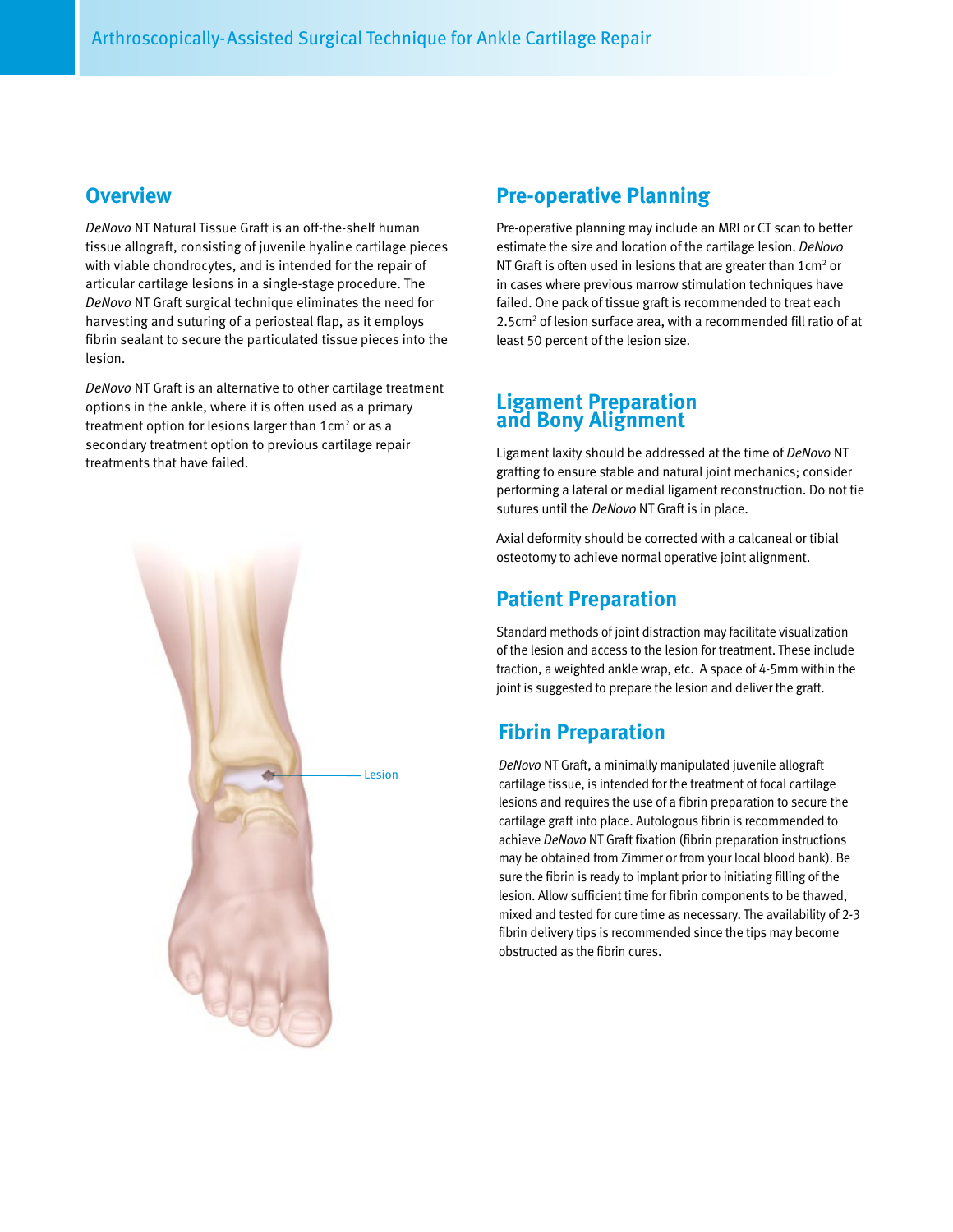### **Arthroscopy**

Perform a diagnostic arthroscopy to visualize the ankle lesion using a 2.7mm or 1.9mm arthroscope to inspect the lesion **(Fig. 1)**. Removal of the distal tibial cortical bone anterior to the cartilage surface of the tibia (tibial plafondoplasty) may be performed as needed to obtain adequate visualization of posterior lesions.



External view of the arthroscope and internal arthroscopic view of lesion.

# **Prepare the Cartilage Lesion**

Curette the lesion to a stable border (margin), removing the affected cartilage down to the subchondral plate, including the calcified cartilage layer to ensure bone bed viability **(Fig. 2)**. It is suggested that at least 50-60% of the cartilage lesion be contained by a border of native cartilage tissue to maintain adequate post-operative graft fixation to and stability at the lesion site.

Probe the margin of the surrounding native cartilage to ensure that it is stable.

Irrigate and remove any cartilage debris or loose bodies.



A stable, well-shouldered lesion with vertical walls.

### **Create a Viable Bone Bed**

If the subchondral bone plate appears sclerotic, perform an appropriate procedure (e.g., curettage or microfracture) to achieve a cancellous spongy base. Bone grafting may be done where necessary to achieve a healthy subchondral bone base and recipient site for the cartilage graft. Generally, it is advisable to restore the height of the subchondral bone bed for a bony lesion of >5mm in depth from the bottom surface of adjacent healthy cartilage.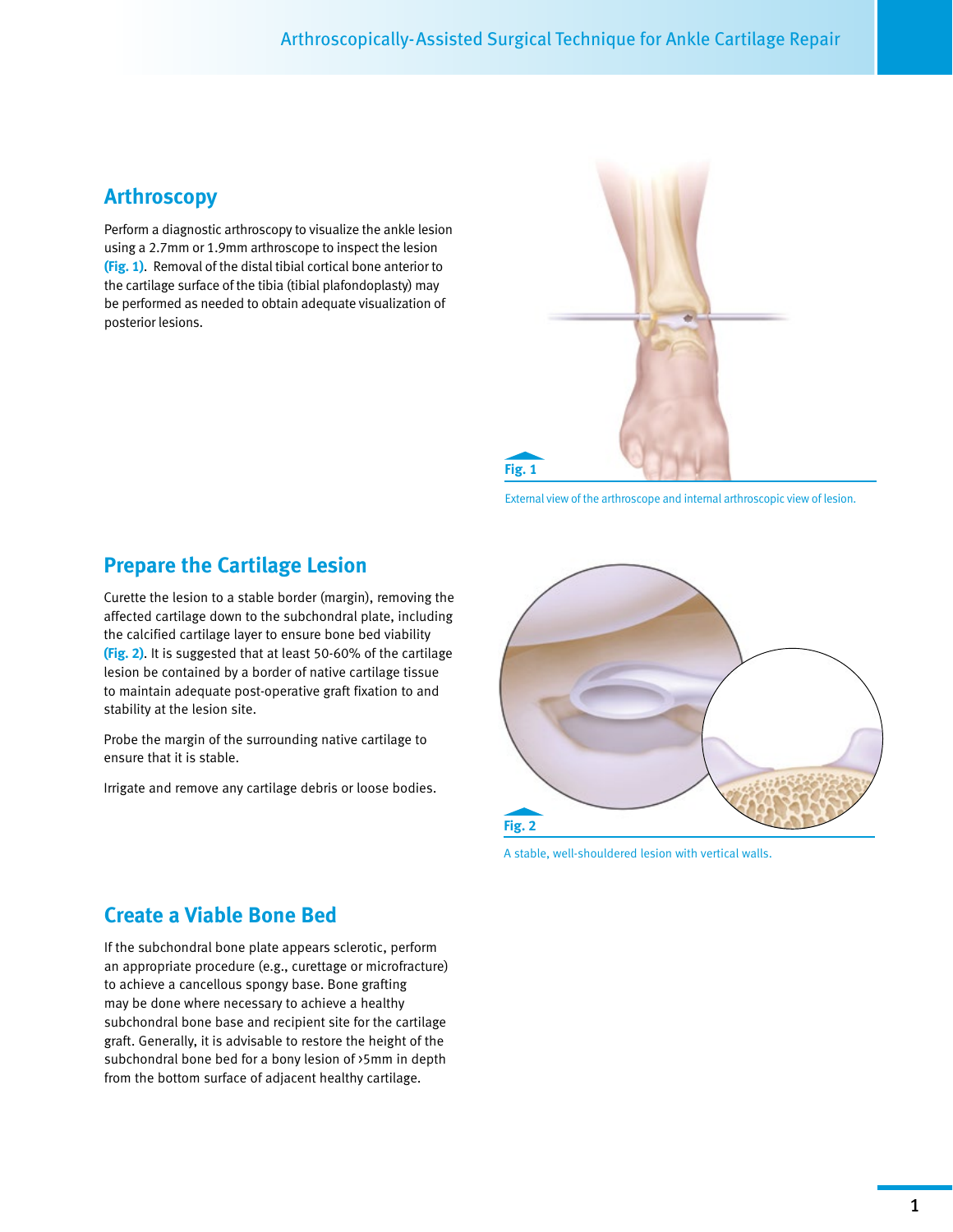### **Dry the Lesion and Create an "Extended Portal" Incision**

It is vital to deliver the *DeNovo* NT Graft and fibrin sealant into a dry environment (whether under a "dry scope" or open arthrotomy procedure) to prevent the graft tissue from being washed away and to allow the fibrin sealant to cure.

Turn off and remove the arthroscopic inflow. Apply traction as required to provide enough working joint space, and extend the portal incision by approximately 1-2cm . Clean and dry the lesion with an appropriate curved suction tube, gauze or pledgets, and place retractors for direct visualization of the lesion site **(Fig. 3)**.



#### **TECHNIQUE TIP**

 A plafondoplasty may be performed if visualization of the lesion is still limited*.*

Clean and dry the lesion with an appropriate curved suction tube, gauze or pledgets, and place soft tissue retractors to provide visualization of the lesion.

### **Prepare DeNovo NT Graft**

Introduce the appropriate number of *DeNovo* NT Graft packages into the sterile field using standard aseptic technique (1 pack per 2.5cm<sup>2</sup> of lesion surface area). Stand the package upright to allow cartilage pieces to fall to one end of the blister pack, return the package to a horizontal position and remove the foil covering. Aspirate the tissue preservation medium from the open package with a syringe, being careful not to aspirate any cartilage pieces **(Fig. 4)**.



Siphon the fluid from the package with tissue remaining in the large end of the blister pack.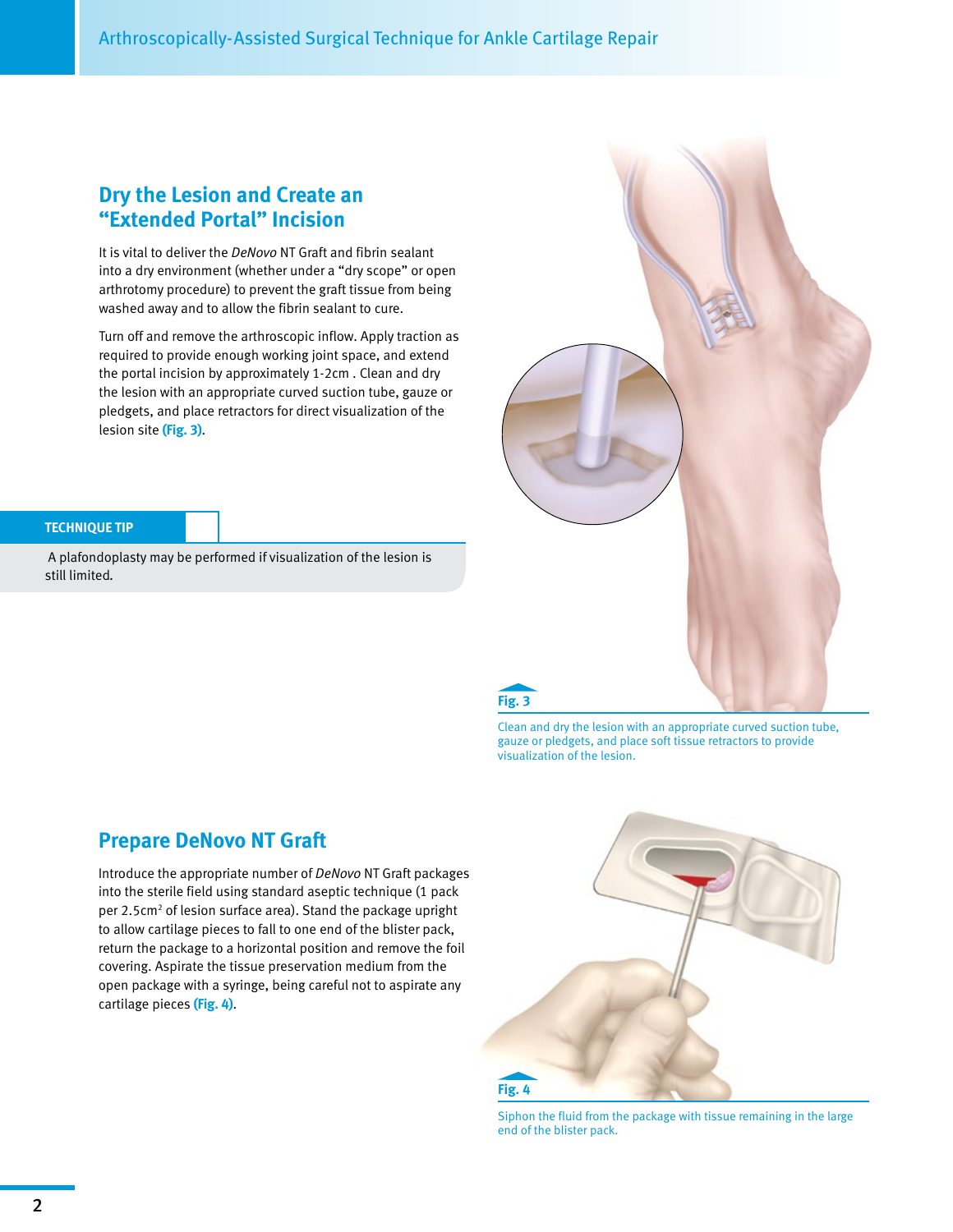### **Load DeNovo NT Graft into a Delivery Cannula**

To facilitate loading of the cartilage pieces into a delivery cannula, create a scooped funnel with the packaging by cutting off the small end of the blister packaging.

Using a Freer elevator or spatula, load *DeNovo* NT Graft cartilage pieces retrograde into a small cannula (e.g., a 1.9mm arthroscopy outflow cannula with the accompanying obturator removed during loading) **(Fig. 5)**. Alternatively, slide the cannula across the bottom of the package and press against the blister pack sidewall to load *DeNovo* NT Graft pieces retrograde; this may also be done with pickups, one or two pieces at a time.

Insert a fitting plunger/obturator and push the loaded pieces toward the opening of the cannula, using a finger to guard the cannula opening at the opposite end to prevent premature expulsion of the graft.



Using a Freer elevator or spatula, load *DeNovo* NT Graft cartilage pieces retrograde into a small cannula. Alternatively, slide the cannula across the bottom of the package and press against the blister pack sidewall to load *DeNovo* NT Graft pieces retrograde.

# **Cover Lesion Base with Fibrin**

Curve the tip of the fibrin applicator as needed, and ensure that there is enough room in the joint to prevent fibrin from adhering to the opposing tibial surface. With the tip pointing towards the lesion, carefully cover the base of the lesion with a small amount of fibrin **(Fig. 6)**.

#### **TECHNIQUE TIP**

2-3 drops is typically adequate to cover the base of the lesion.



External view of the fibrin syringe inserted through the extended portal incision. Inset: Arthroscopic view of syringe tip in place and fibrin extruded into lesion bed.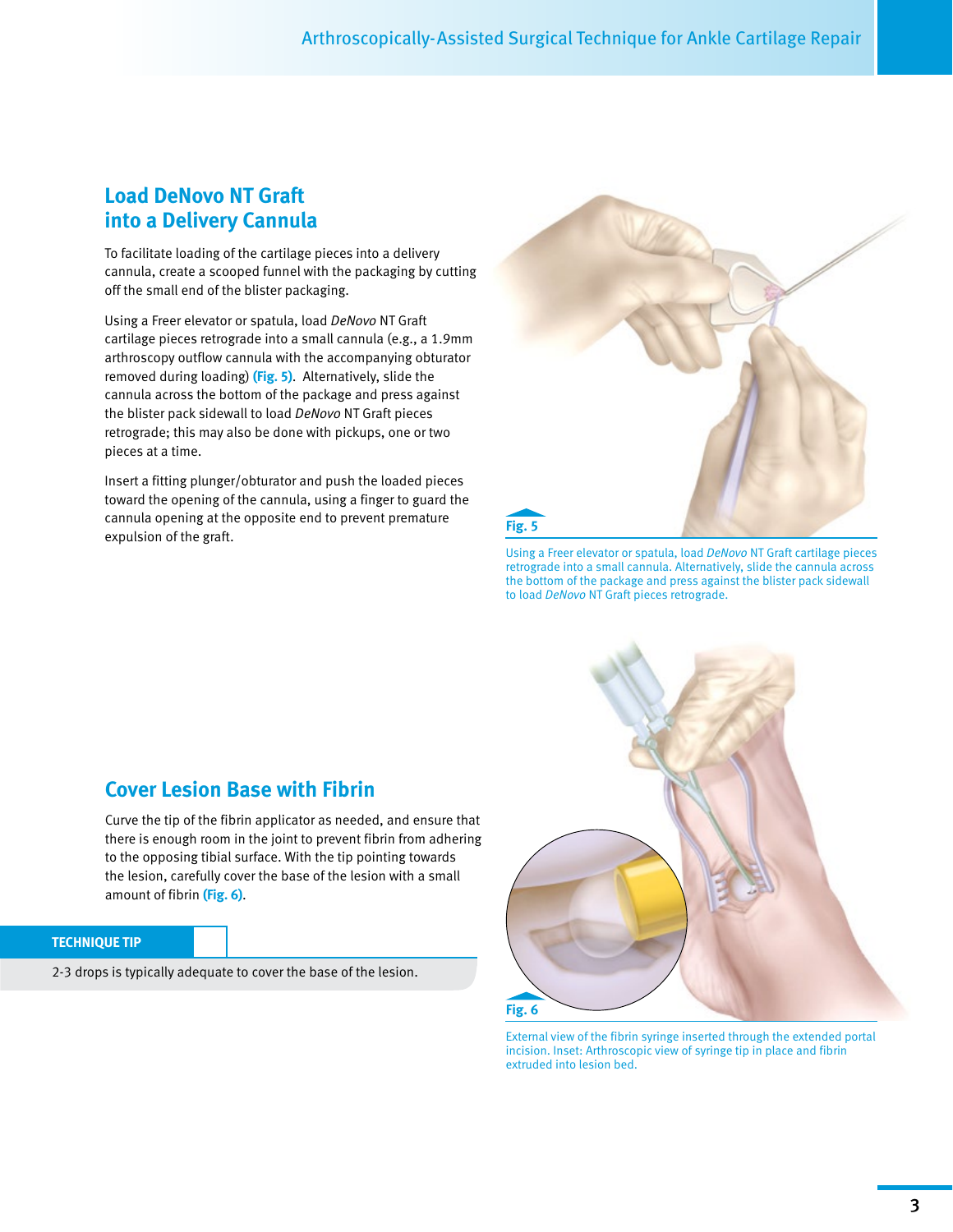### **Deliver DeNovo NT Graft**

After about 1-2 minutes and before the fibrin fully cures, introduce the loaded cannula, and use the obturator to extrude the *DeNovo* NT Graft cartilage pieces into the lesion and on top of the fibrin **(Fig. 7)**. Ensure that at least 50% of the lesion area is covered with uniformly distributed tissue pieces. In areas that are not fully shouldered, it is recommended that a gap of approximately 1mm be left between the tissue pieces and the edge of the lesion to minimize the risk of graft delamination.

While there is enough tissue in each unit/package of *DeNovo* NT Graft to treat a  $2.5$ cm<sup>2</sup> lesion (e.g., dimensions of  $1.0$ cm x 2.5cm), one unit of tissue will actually *cover* approximately 50% (i.e., 1.25cm<sup>2</sup>) of that surface area. The post-market clinical history to date supports that a tissue/fibrin construct having a 50% fill volume is sufficient for lesion repair.

Using a Freer elevator, carefully spread the tissue pieces evenly and tamp down to embed them into the fibrin. The technique is somewhat analogous to creating a mosaic tile, where the pieces of tissue are arranged evenly across the base of the defect at a minimum 50% fill, and the fibrin sealant is used as the "grout" to hold the pieces of tissue together to form the tissue/fibrin construct **(Fig. 8)**.



Push tissue graft down the cannula and into the lesion bed.



Spread the tissue graft evenly in the lesion bed and tamp into the fibrin bed.



Apply additional fibrin glue to complete the tissue/fibrin construct. Ensure that final tissue/fibrin construct does not sit proud in the joint space.

### **Set and Test**

Allow *DeNovo* NT Graft to sit in the lesion for several minutes as the fibrin cures.

Apply an additional amount of fibrin glue to fully embed the cartilage tissue pieces, completing the tissue/fibrin construct **(Fig. 9)**. Be careful not to apply so much fibrin that the completed construct sits proud in the joint space. Additional cartilage and fibrin may be applied in similar fashion as the depth of the lesion permits. Allow at least an additional 3-4 minutes for the completed tissue/fibrin construct to fully cure.

Slowly dorsiflex/plantarflex the ankle to ensure that cartilage graft pieces are compressed down into the lesion and to help establish a contoured surface. Range the joint to ensure that the tissue graft does not impinge in the joint.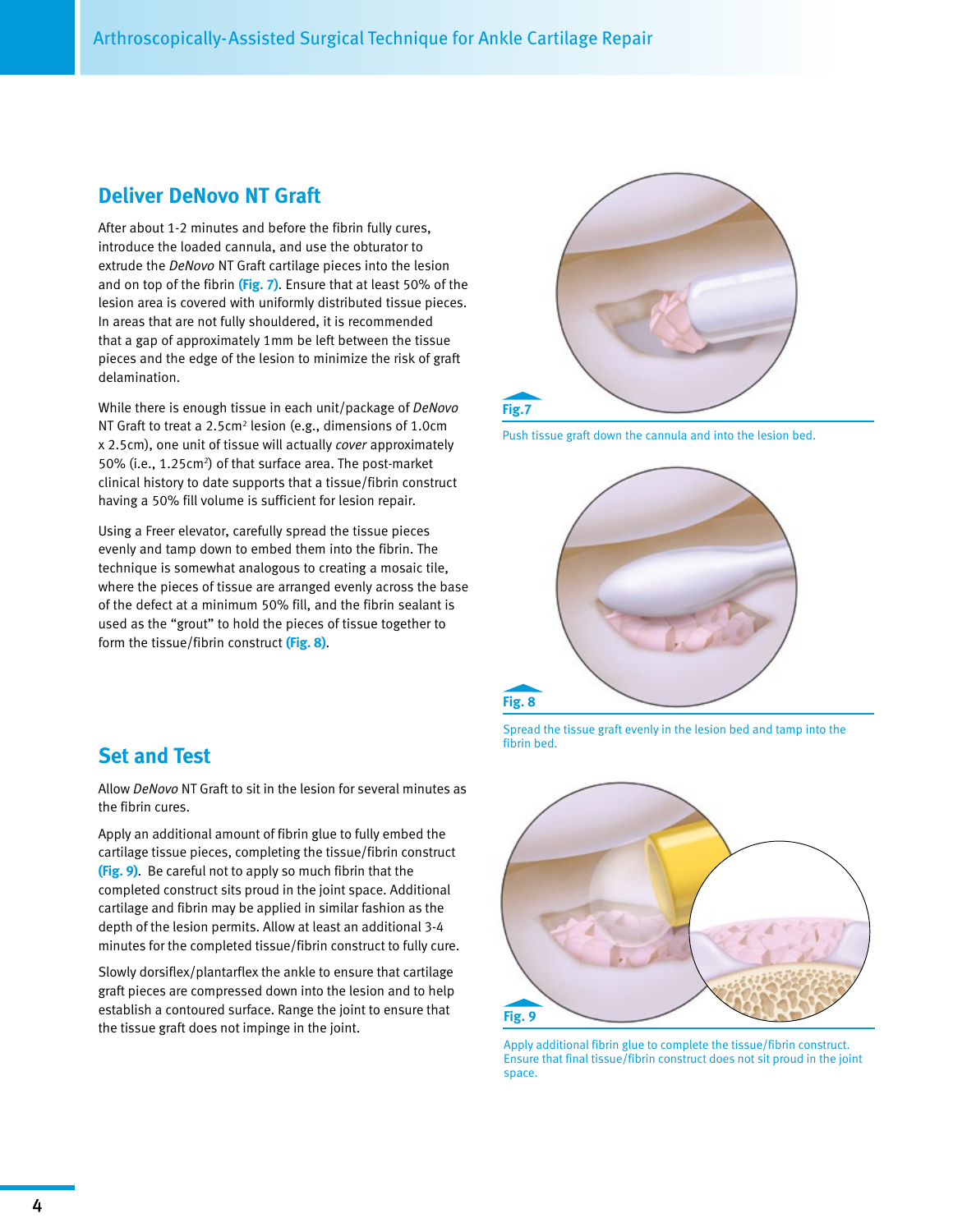# **Final Inspection and Close**

Check for any extraneous debris or dislodged cartilage pieces and remove with forceps or gentle suction. Perform a standard closure with suture, and apply a splint with the ankle in a neutral position **(Fig. 10)**.

### **Post-operative Care**

General post-operative guidelines include:

- Non-weight bearing for 6 weeks
	- Weeks 0 -2: Posterior plaster splint with the ankle in neutral position is used until sutures are removed
	- Weeks 2-6: A generic removable boot brace is used. Gentle active and passive range of motion exercises out of the brace are initiated to prevent contracture. Strengthening and elastic band resistance exercises are done, with limited plantar flexion (<20 degrees) to maintain graft containment. Consider use of a night splint depending on size and location of lesion.
- Weight bearing with walking/ protected activities 6-12 weeks
	- Week 6: Advance to weight-bearing-as-tolerated in the brace, with increasing ROM exercises, bike, non-impact cardio and pool therapy.
	- Weeks 6-12: Wean from the brace.
- More active rehabilitation 12-52 weeks
	- Weeks 12-24: Encourage walking and a gradual increase in activity.
	- Weeks 24-52: Advance to running and loading activities. Completed lesion treatment and incision closure.